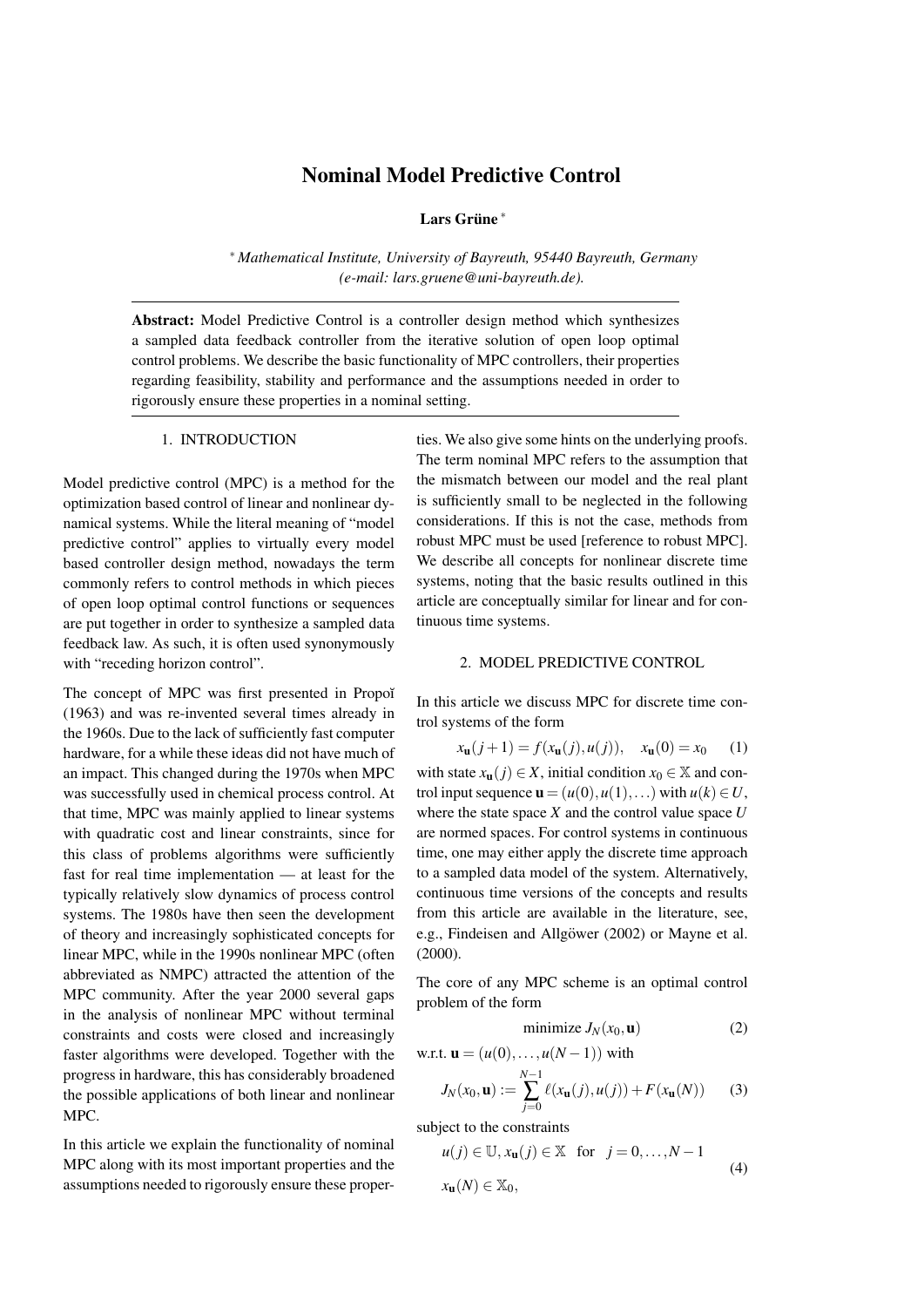for control constraint set  $\mathbb{U} \subset U$ , state constraint set  $X \subseteq X$  and terminal constraint set  $X_0 \subseteq X$ . The function  $\ell : \mathbb{X} \times \mathbb{U} \to \mathbb{R}$  is called stage cost or running cost, the function  $F : \mathbb{X} \to \mathbb{R}$  is referred to as terminal cost. We assume that for each initial value  $x_0 \in \mathbb{X}$  the optimal control problem (2) has a solution and denote the corresponding minimizing control sequence by  $\mathbf{u}^*$ . Algorithms for computing  $\mathbf{u}^*$  are discussed in [reference to Optimization Algorithms for MPC and Explicit MPC].

The key idea of MPC is to compute the values  $\mu_N(x)$ of the MPC feedback law  $\mu_N$  from the open loop optimal control sequences  $\mathbf{u}^*$ . To formalize this idea, consider the closed loop system

$$
x_{\mu_N}(k+1) = f\Big(x_{\mu_N}(k), \mu_N(x_{\mu_N}(k))\Big). \tag{5}
$$

In order to evaluate  $\mu_N$  along the closed loop solution, given an initial value  $x_{\mu_N}(0) \in \mathbb{X}$  we iteratively perform the following steps.

## Basic MPC loop:

- (i) set  $k := 0$
- (ii) solve (2)–(4) for  $x_0 = x_{\mu_N}(k)$ ; denote the optimal control sequence by  $\mathbf{u}^* = (u^*(0), \dots, u^*(N-1))$
- (iii) set  $\mu_N(x_{\mu_N}(k)) := u^*(0)$ , compute  $x_{\mu_N}(k+1)$ according to (5), set  $k := k + 1$  and go to (1)

Due to its ability to handle constraints and possibly nonlinear dynamics, MPC has become one of the most popular modern control method in industry [reference to MPC in Practice]. While in the literature various variants of this basic scheme are discussed, here we restrict ourselves to this most widely used basic MPC scheme.

When analyzing an MPC scheme, three properties are important:

- Recursive Feasibility, *i.e.*, the property that the constraints (4) can be satisfied in Step (ii) in each sampling instant
- *•* Stability, i.e., in particular convergence of the closed loop solutions  $x_{\mu_N}(k)$  to a desired equilibrium  $x_*$  as  $k \to \infty$
- Performance, i.e., appropriate quantitative properties of  $x_{\mu_N}(k)$

Here we discuss these three issues for two widely used MPC variants:

- (a) MPC with terminal constraints and costs
- (b) MPC with neither terminal constraints nor costs

In (a), *F* and  $\mathbb{X}_0$  in (3)–(4) are specifically designed in order to guarantee proper performance of the closed loop. In (b), we set  $F \equiv 0$  and  $\mathbb{X}_0 = \mathbb{X}$ . Thus, the choice of  $\ell$  and  $N$  in (3) is the most important part of the design procedure.

#### 3. RECURSIVE FEASIBILITY

Since the ability to handle constraints is one of the key features of MPC, it is important to ensure that the constraints  $x_{\mu_N}(k) \in \mathbb{X}$  and  $\mu_N(x_{\mu_N}(k)) \in \mathbb{U}$  are satisfied for all  $k \geq 0$ . However, beyond constraint satisfaction, the stronger property  $x_{\mu_N}(k) \in \mathbb{X}_N$  is required, where X*<sup>N</sup>* denotes the *feasible set* for horizon *N*,

$$
\mathbb{X}_N := \{x \in \mathbb{X} \mid \text{there exists } u \text{ such that (4) holds}\}.
$$

The property  $x \in X_N$  is called *feasibility* of *x*. Feasibility of  $x = x_{\mu_N}(k)$  is a prerequisite for the MPC feedback  $\mu_N$  being well defined, because the nonexistence of such an admissible control sequence u would imply that solving (2) under the constraints (4) in Step (ii) of the MPC iteration is impossible.

Since for  $k \ge 0$  the state  $x_{\mu} (k+1) = f(x_{\mu} (k), u^*(0))$ is determined by the solution of the previous optimal control problem, the usual way to address this problem is via the notion of *recursive feasibility*. This property demands the existence of a set  $A \subseteq \mathbb{X}$  such that

- for each  $x_0 \in A$  the problem (2)–(4) is feasible
- for each  $x_0 \in A$  and the optimal control  $u^*$  from (2)–(4) the relation  $f(x_0, u^*(0)) \in A$  holds.

It is not too difficult to see that this property implies  $x_{\mu_N}(k) \in A$  for all  $k \ge 1$  if  $x_{\mu_N}(0) \in A$ .

For terminal constrained problems, recursive feasibility is usually established by demanding that the terminal constraint set  $\mathbb{X}_0$  is *viable* or *controlled forward invariant*. This means that for each  $x \in \mathbb{X}_0$  there exists  $u \in \mathbb{U}$  with  $f(x, u) \in \mathbb{X}_0$ . Under this assumption it is quite straightforward to prove that the feasible set  $A = X_N$  is also recursively feasible (Grüne and Pannek, 2011, Lemma 5.11). Note that viability of  $\mathbb{X}_0$ is immediate if  $\mathbb{X}_0 = \{x_*\}$  and  $x_* \in \mathbb{X}$  is an equilibrium, i.e., a point for which there exists  $u_* \in \mathbb{U}$  with  $f(x_*, u_*) = x_*$ . This setting is referred to as *equilibrium terminal constraint*.

For MPC without terminal constraints, the most straightforward way to ensure recursive feasibility is to assume that the state constraint set  $X$  is viable (Grüne and Pannek,  $2011$ , Theorem 3.5). However, checking viability and even more constructing a viable state constraint set is in general a very difficult task. Hence, other methods for establishing recursive feasibility are needed. One method is to assume that the sequence of feasible sets  $\mathbb{X}_N$ ,  $N \in \mathbb{N}$  becomes *stationary* for some  $N_0$ , i.e., that  $X_{N+1} = X_N$  holds for all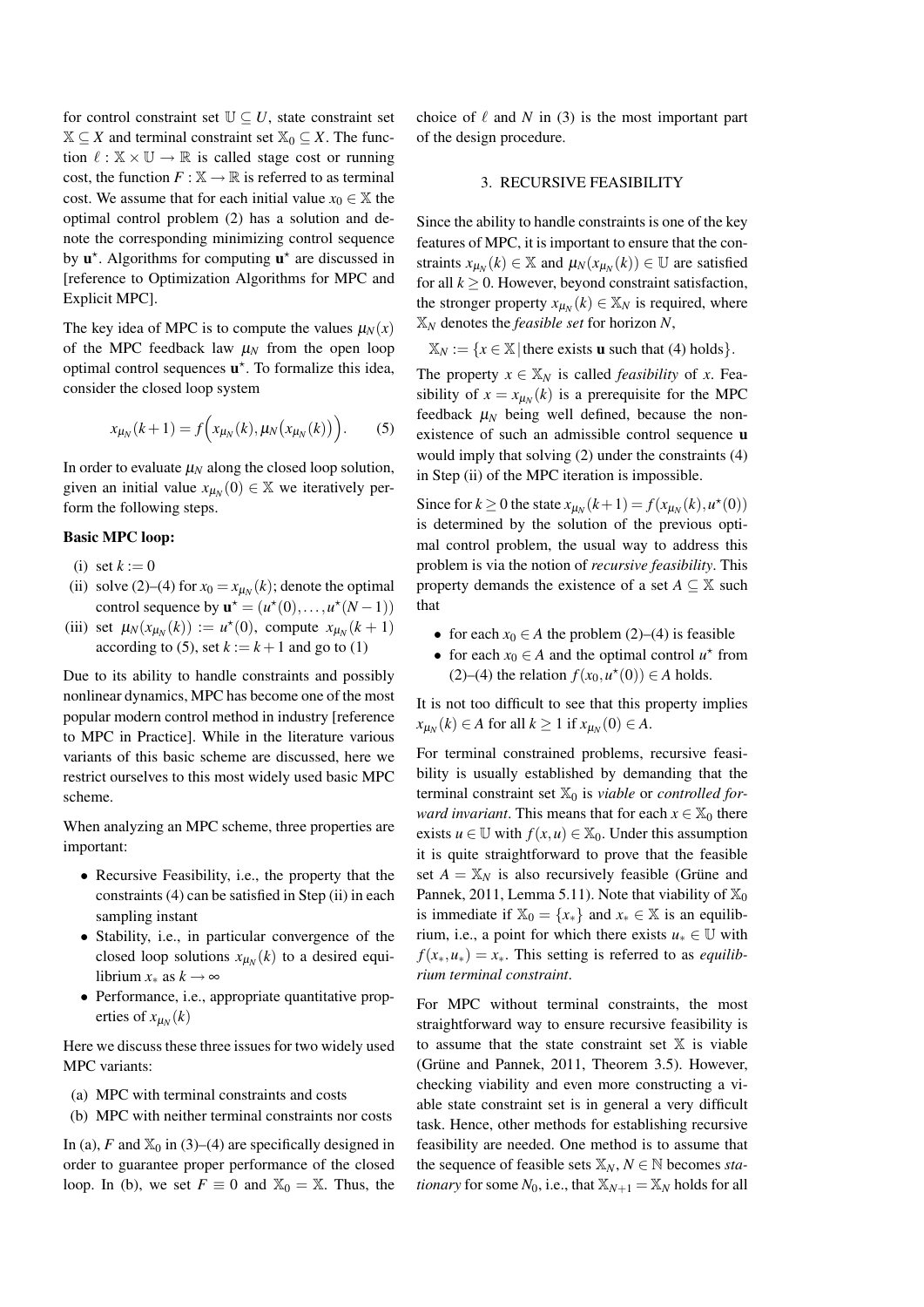$N \geq N_0$ . Under this assumption, recursive feasibility of  $\mathbb{X}_{N_0}$  follows (Kerrigan, 2000, Theorem 5.3). However, like viability, stationarity is difficult to verify.

For this reason, a conceptually different approach to ensure recursive feasibility was presented in (Grüne and Pannek, 2011, Theorem 8.20); a similar approach for linear systems can be found in Primbs and Nevistic´ (2000). The approach is suitable for stabilizing MPC problems in which the stage cost  $\ell$  penalizes the distance to a desired equilibrium  $x<sub>*</sub>$  (cf. Section 4). Assuming the existence — but not the knowledge of a viable neighborhood  $\mathcal N$  of  $x_*,$  one can show that any initial point  $x_0$  for which the corresponding open loop optimal solution satisfies  $x_{u^*}(j) \in \mathcal{N}$  for some  $j \leq N$  is contained in a recursively feasible set. The fact that  $\ell$  penalizes the distance to  $x_*$  then implies  $x_{\mathbf{u}^{\star}}(j) \in \mathcal{N}$  for suitable initial values. Together, these properties yield the existence of recursively feasible sets *AN* which become arbitrarily large as *N* increases.

#### 4. STABILITY

Stability in the sense of this article refers to the fact that a prespecified equilibrium  $x_* \in \mathbb{X}$  — typically a desired operating point — is asymptotically stable for the MPC closed loop for all initial values in some set  $\mathscr{S}$ . This means that the solutions  $x_{\mu}$ <sup>(*k*)</sup> starting in *S* converge to *x*<sub> $∗$ </sub> as *k* →  $\infty$  and that solutions starting close to  $x_*$  remain close to  $x_*$  for all  $k > 0$ . Note that this setting can be extending to time varying reference solutions, see [reference to Tracking MPC].

In order to enforce this property, we assume that the stage cost  $\ell$  penalizes the distance to the equilibrium  $x_*$  in the following sense:  $\ell$  satisfies

$$
\ell(x_*, u_*) = 0 \quad \text{and} \quad \alpha_1(|x|) \le \ell(x, u) \qquad (6)
$$

for all  $x \in \mathbb{X}$  and  $u \in \mathbb{U}$ . Here  $\alpha_1$  is a  $\mathcal{K}_\infty$  function, i.e., a continuous function  $\alpha_1 : [0, \infty) \to [0, \infty)$  which is strictly increasing, unbounded and satisfies  $\alpha_1(0) = 0$ . With  $|x|$  we denote the norm on *X*. In this article we exclusively discuss stage costs  $\ell$  satisfying (6). More general settings using appropriate detectability conditions are discussed, e.g., in (Rawlings and Mayne, 2009, Section 2.7) or Grimm et al. (2005) in the context of stabilizing MPC. Even more general  $\ell$  are allowed in the context of economic MPC, see [reference to the economic MPC article].

In case of terminal constraints and terminal costs, a compatibility condition between  $\ell$  and  $F$  is needed on  $\mathbb{X}_0$  in order to ensure stability. More precisely, we demand that for each  $x \in \mathbb{X}_0$  there exists a control value  $u \in \mathbb{U}$  such that  $f(x, u) \in \mathbb{X}_0$  and

$$
F(f(x, u)) - F(x) \le -\ell(x, u)
$$
 (7)

holds. Observe that the condition  $f(x, u) \in \mathbb{X}_0$  is again the viability condition which we already imposed for ensuring recursive feasibility. Note that (7) is trivially satisfied for  $F \equiv 0$  in case of  $X_0 = \{x_*\}$  by choosing  $u = u_*$ .

Stability is now concluded by using the optimal value function

$$
V_N(x_0) := \inf_{\mathbf{u} \text{ s.t. } (4)} J_N(x_0, \mathbf{u})
$$

as a Lyapunov function. This will yield stability on  $\mathscr{S} = \mathbb{X}_N$ , as  $\mathbb{X}_N$  is exactly the set on which  $V_N$  is defined. In order to prove that  $V_N$  is a Lyapunov function, we need to check that  $V_N$  is bounded from below and above by  $\mathcal{K}_{\infty}$  functions  $\alpha_1$  and  $\alpha_2$  and that *VN* is strictly decaying along the closed loop solution.

The first amounts to checking

$$
\alpha_1(|x|) \le V_N(x) \le \alpha_2(|x|) \tag{8}
$$

for all  $x \in \mathbb{X}_N$ . The lower bound follows immediately from (6) (with the same  $\alpha_1$ ), the upper bound can be ensured by conditions on the problem data, see, e.g., (Rawlings and Mayne, 2009, Section 2.4.5) or (Grüne and Pannek, 2011, Section 5.3).

For ensuring that  $V_N$  is strictly decreasing along the closed loop solutions we need to prove

$$
V_N(f(x, \mu_N(x))) \le V_N(x) - \ell(x, \mu_N(x)).
$$
 (9)

In order to prove this inequality, one uses on the one hand the dynamic programming principle stating that

$$
V_{N-1}(f(x, \mu_N(x))) = V_N(x) - \ell(x, \mu_N(x)).
$$
 (10)

On the other hand, one shows that (7) implies

$$
V_{N-1}(x) \ge V_N(x) \tag{11}
$$

for all  $x \in \mathbb{X}_N$ . Inserting (11) with  $f(x, \mu_N(x))$  in place of *x* into (10) then immediately yields (9). Details of this proof can be found, e.g., in Mayne et al. (2000), Rawlings and Mayne (2009) or Grüne and Pannek (2011). The survey Mayne et al. (2000) is probably the first paper which develops the conditions needed for this proof in a systematic way, a continuous time version of these results can be found in Fontes (2001).

Summarizing, for MPC with terminal constraints and costs, under the conditions  $(6)$ – $(8)$  we obtain asymptotic stability of  $x_*$  on  $\mathscr{S} = \mathbb{X}_N$ .

For MPC without terminal constraints and costs, i.e., with  $X_0 = X$  and  $F \equiv 0$ , these conditions can never be satisfied, as (7) will immediately imply  $\ell(x, u) = 0$ for all  $x \in \mathbb{X}$ , contradicting (6). Moreover, without terminal constraints and costs one cannot expect (9) to be true. This is because without terminal constraints the inequality  $V_{N-1}(x) \leq V_N(x)$  holds, which together with the dynamic programming principle implies that if (9) holds then it holds with equality. This, however,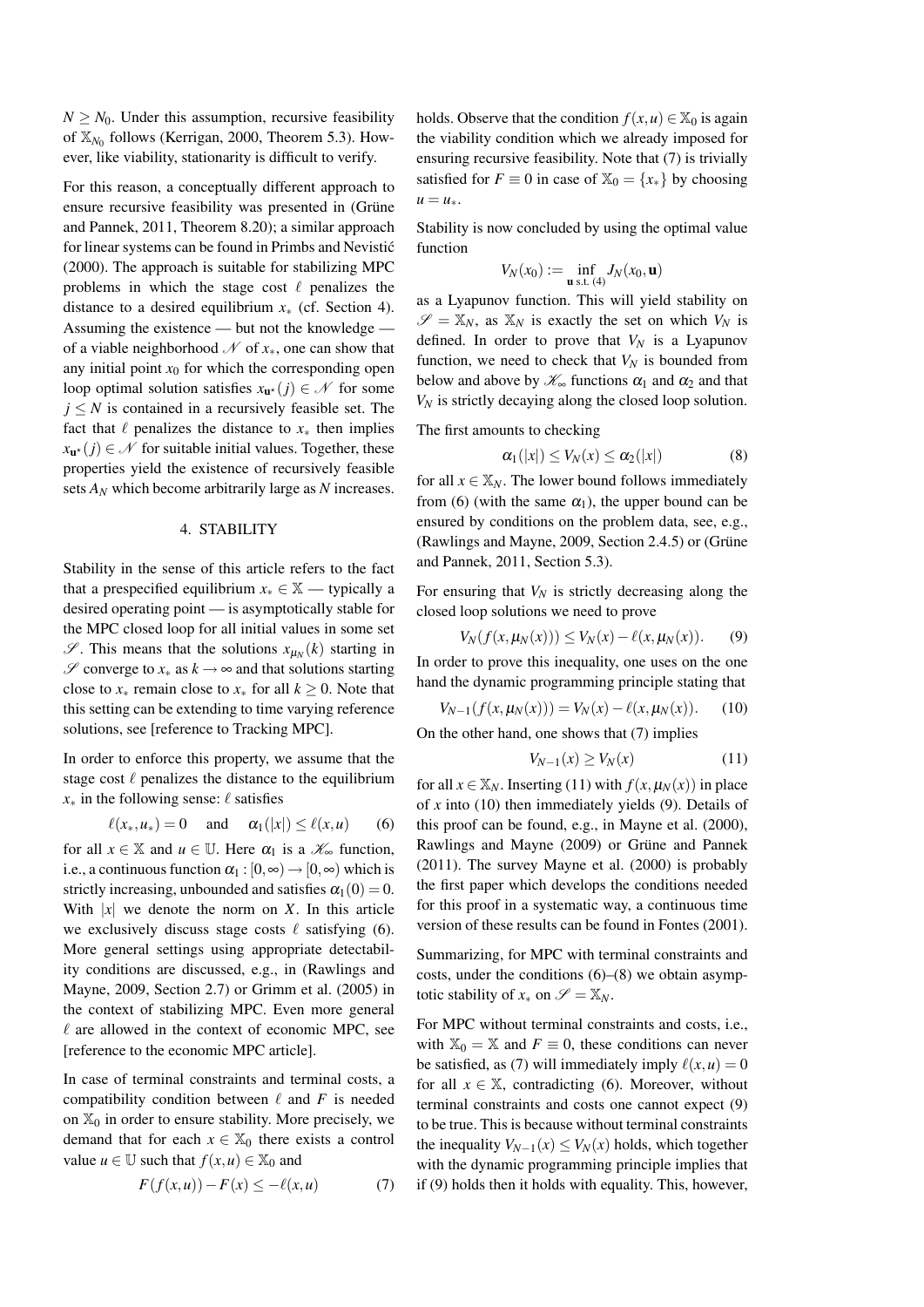would imply that  $\mu_N$  is the infinite horizon optimal feedback law, which — though not impossible — is very unlikely to hold.

Thus, we need to relax (9). In order to do so, instead of (9) we assume the relaxed inequality

$$
V_N(f(x, \mu_N(x))) \leq V_N(x) - \alpha \ell(x, \mu_N(x)) \qquad (12)
$$

for some  $\alpha > 0$  and all  $x \in \mathbb{X}$ , which is still enough to conclude asymptotic stability of  $x_*$  if (6) and (8) holds. The existence of such an  $\alpha$  can be concluded from bounds on the optimal value function  $V_N$ . Assuming the existence of constants  $\gamma_K \geq 0$  such that the inequality

$$
V_K(x) \le \gamma_K \min_{u \in \mathbb{U}} \ell(x, u) \tag{13}
$$

holds for all  $K = 1, ..., N$  and  $x \in \mathbb{X}$ , there are various ways to compute  $\alpha$  from  $\gamma_1, \ldots, \gamma_N$  (Grüne, 2012, Section 3). The best possible estimate for  $\alpha$ , whose derivation is explained in detail in (Grüne and Pannek, 2011, Chapter 6), yields

$$
\alpha = 1 - \frac{(\gamma - 1)\prod_{i=2}^{N}(\gamma - 1)}{\prod_{i=2}^{N} \gamma - \prod_{i=2}^{N}(\gamma - 1)}.
$$
 (14)

Though not immediately obvious, a closer look at this term reveals  $\alpha \rightarrow 1$  as  $N \rightarrow \infty$  if the  $\gamma_K$  are bounded. Hence,  $\alpha > 0$  for sufficiently large *N*.

Summarizing the second part of this section, for MPC without terminal constraints and costs, under the conditions (6), (8) and (13) asymptotic stability follows on  $\mathscr{S} = \mathbb{X}$  for all optimization horizons *N* for which  $\alpha > 0$  holds in (14). Note that the condition (13) implicitly depends on the choice of  $\ell$ . A judicious choice of  $\ell$  can considerably reduce the size of the horizon *N* for which  $\alpha > 0$  holds (Grüne and Pannek, 2011, Section 6.6) and thus the computational effort for solving  $(2)$ – $(4)$ .

## 5. PERFORMANCE

Performance of MPC controllers can be measured in many different ways. As the MPC controller is derived from successive solutions of (2), a natural quantitative way to measure its performance is to evaluate the infinite horizon functional corresponding to (3) along the closed loop, i.e.,

$$
J_{\infty}^{cl}(x_0,\mu_N) := \sum_{k=0}^{\infty} \ell(x_{\mu_N}(k),\mu_N(x_{\mu_N}(k)))
$$

with  $x_{\mu_N}(0) = x_0$ . This value can then be compared with the optimal infinite horizon value

$$
V_\infty(x_0):=\inf_{\mathbf{u}:\,u(k)\in\mathbb{U},x_\mathbf{u}(k)\in\mathbb{X}}J_\infty(x_0,\mathbf{u})
$$

where

$$
J_{\infty}(x_0, \mathbf{u}) := \sum_{k=0}^{\infty} \ell(x_{\mathbf{u}}(k), u(k)).
$$

To this end, for MPC with terminal constraints and costs, by induction over (9) and using nonnegativity of  $\ell$  it is fairly easy to conclude the inequality

$$
J^{cl}_{\infty}(x_0,\mu_N)\leq V_N(x_0)
$$

for all  $x \in \mathbb{X}_N$ . However, due to the conditions on the terminal cost in  $(7)$ ,  $V_N$  may be considerably larger than  $V_{\infty}$  and an estimate relating these two functions is in general not easy to derive (Grüne and Pannek, 2011, Examples 5.18 and 5.19). However, it is possible to show that under the same assumptions guaranteeing stability the convergence

$$
V_N(x) \to V_\infty(x)
$$

holds for  $N \rightarrow \infty$  (Grüne and Pannek, 2011, Theorem 5.21). Hence, we recover approximately optimal infinite horizon performance for sufficiently large horizon *N*.

For MPC without terminal constraints and costs, the inequality  $V_N(x_0) < V_\infty(x_0)$  is immediate, however, (9) will typically not hold. As a remedy, we can use  $(12)$ in order to derive an estimate. Using induction over (12) we arrive at the estimate

$$
J_{\infty}^{cl}(x_0,\mu_N)\leq V_N(x_0)/\alpha\leq V_{\infty}(x_0)/\alpha.
$$

Since  $\alpha \rightarrow 1$  as  $N \rightarrow \infty$ , also in this case we obtain approximately optimal infinite horizon performance for sufficiently large horizon *N*.

#### 6. SUMMARY AND FUTURE DIRECTIONS

MPC is a controller design method which uses the iterative solution of open loop optimal control problems in order to synthesize a sampled data feedback controller  $\mu_N$ . The advantages of MPC are its ability to handle constraints, the rigorously provable stability properties of the closed loop and its approximate optimality properties. Assumptions needed in order to rigorously ensure these properties together with the corresponding mathematical arguments have been outlined in this article, both for MPC with terminal constraints and costs and without. Among the disadvantages of MPC are the computational effort and the fact that the resulting feedback is a full state feedback, thus necessitating the use of a state estimator to reconstruct the state from output data [reference to Moving Horizon Estimation].

Future directions include the application of MPC to more general problems than set point stabilization or tracking, the development of efficient algorithms for large scale problems including those originating from discretized infinite dimensional control problems and the understanding of the opportunities and limitations of MPC in increasingly complex environments, see also [reference to distributed MPC].